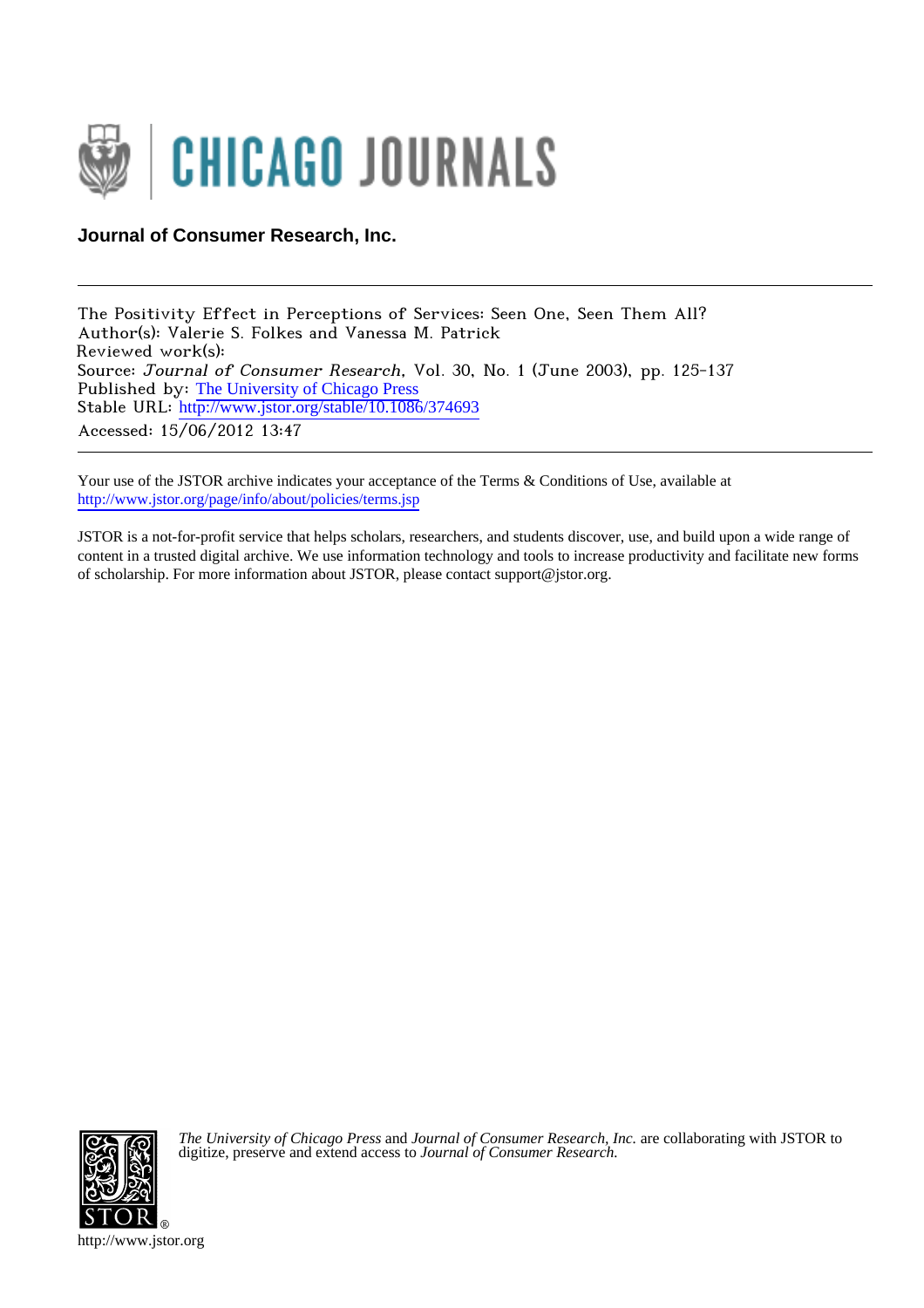# **The Positivity Effect in Perceptions of Services: Seen One, Seen Them All?**

VALERIE S. FOLKES VANESSA M. PATRICK\*

> A series of studies show converging evidence of a positivity effect in consumers' inferences about service providers. When the consumer has little experience with a service, positive information about a single employee leads to inferences that the firm's other service providers are similarly positive to a greater extent than negative information leads to inferences that the firm's other service providers are similarly negative. Four studies were conducted that varied in the amount of information about the service provider, the firm, and the service. The positivity effect was supported despite differences across studies in methods as well as measures.

The growth of the service sector has called attention to<br>the importance of research examining consumers' perceptions of service providers (e.g., Shugan 1994). Service experiences are systematically different from those with products, partly because services are more heterogeneous (Parasuraman, Zeithaml, and Berry 1985). For many massproduced goods, consumers can infer from experience with one article of merchandise that others of the same make and model will be similar because of the lack of heterogeneity. If one item has desirable attributes, the consumer can expect others of the same make and model to possess the same desirable attributes.

It is unclear whether consumers assume the same degree of similarity among service providers. Service performance is inherently more variable than product performance, making service performance less predictable than product performance. As a consequence, reliability (variance across service performance) is more important for satisfaction with services than for products, both across industries and firms (Johnson and Nilsson, 2003).

Variability occurs because people are unique. Consumers' coproduction of the service experience with the service provider increases variability (cf. the servuction system model; Langeard et al. 1981). Those sources of variability increase the likelihood of differences between the customer's transaction-specific evaluation and the customer's more general brand evaluation (Johnson, Ander-

son, and Fornell 1995). Consumers may have learned to treat information about each service provider as limited to that unique transaction. If so, service firms should find creating brand images challenging.

Inferences from information differing in valence are also important to firms. Inferences from the individual employee to the firm's other employees can benefit a firm when the individual employee is perceived to have a positive attribute. When a consumer infers from a good experience with an individual service provider that others in the firm will also provide good service, the consumer is more likely to be loyal to the firm even if the individual service provider quits the firm. The word-of-mouth communications that the consumer relates may endorse the firm rather than just the individual service provider. On the other hand, inferences from an individual's negative attributes are more detrimental to a firm than inferences limited to the individual employee. When a consumer assumes that others in the firm will also possess negative attributes, the consumer is even less willing to patronize the firm in the future. The content of word-ofmouth communications is likely to be at the brand level. Such contrasting consequences underscore the importance of understanding factors that facilitate inferences from information about individual employees to the larger social entity—the firm's other employees.

The purpose of our studies is to examine the effect of positive or negative information about a single employee on perceptions of others providing the same type of service in the company (rather than to all employees of a company). Our investigation is guided by psychological research on social categorization, yet focuses on different issues. Our research investigates consumers' generalizations from information differing in valence when social groups are categorized as a brand. In contrast, psychologists typically explore such social categories as gender and race, which have

<sup>\*</sup>Valerie S. Folkes is professor of marketing and Vanessa M. Patrick is a doctoral candidate at the Marshall School of Business, University of Southern California, Los Angeles, California (e-mail: folkes@marshall.usc. edu; vanessa.patrick@marshall.usc.edu). The authors appreciate the helpful comments of Debbie MacInnis and C. W. Park on an earlier draft of this article. Special thanks are due to David Mick, who served as editor, Michael Johnson, who served as associate editor, and the reviewers for their many thoughtful insights.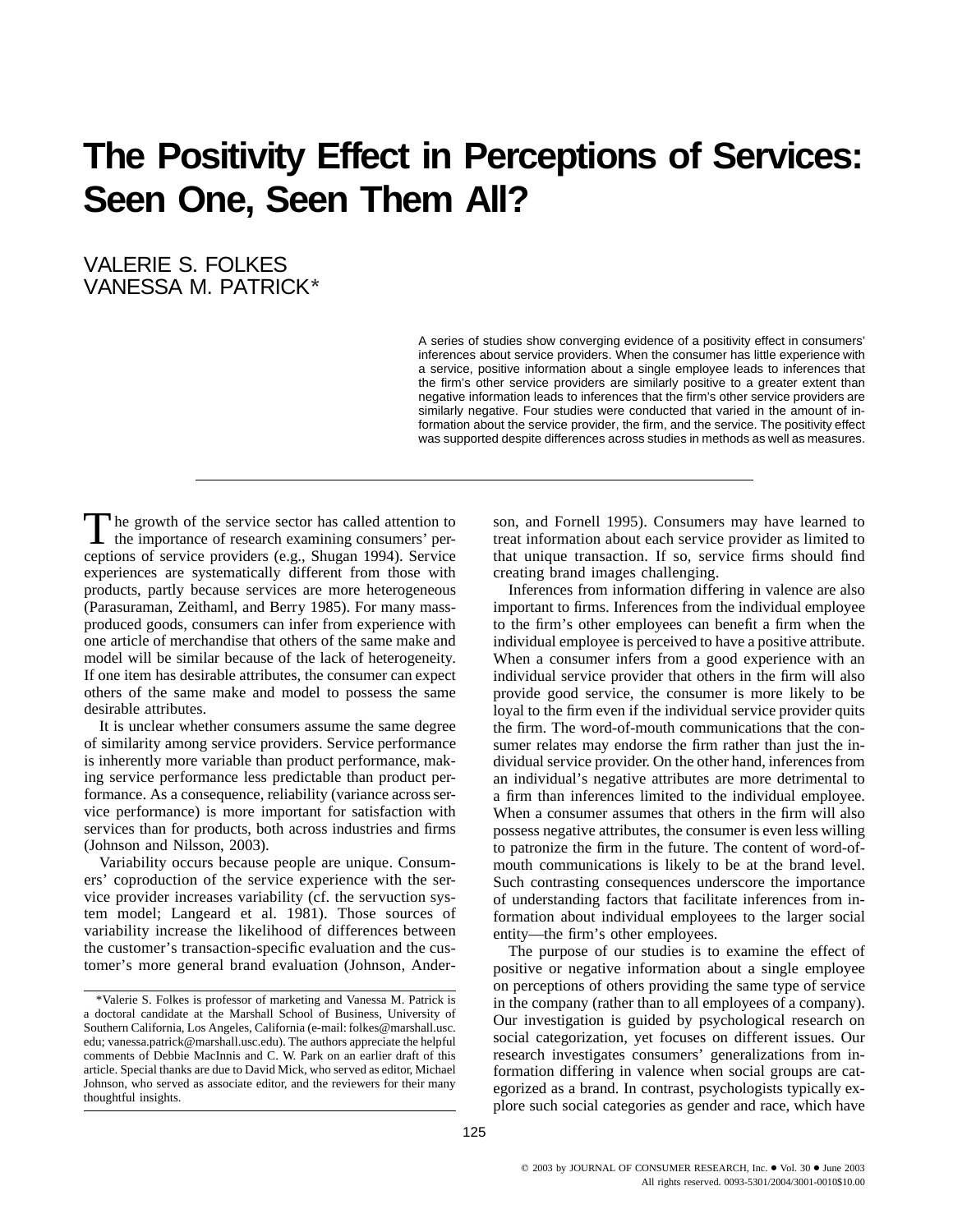different properties from service employees. For example, people perceive both occupational groups and groups of employees working for the same company as more coherent groups than gender groups (e.g., males; Lickel et al. 2000).

Previous research has investigated effects of information valence on inferences about products but not about services. As a general rule, negative information about a product's attributes influences brand perceptions more than positive information (e.g., Herr, Kardes, and Kim 1991). In contrast to the negativity bias for products, we propose a positivity bias for services. Positive information about an individual service provider's characteristics leads the consumer to infer that the firm's other employees share those same positive characteristics to a greater extent than does negative information. In sum, our research contributes to the consumer behavior literature by identifying how valence, which is a fundamental dimension of consumption experience, differs for a major class of consumption experiences.

## **INFERENCES FROM INFORMATION VALENCE**

Previous research shows that consumers weigh negative information about a product attribute more than positive information when forming their overall brand attitudes (Folkes and Kamins 1999; Herr et al. 1991). For example, upon hearing that another student's father had either a good or a bad experience with his car's reliability, students' impressions of that brand were influenced more by the negative than the positive word-of-mouth communication (Herr et al. 1991). That notion of a negativity bias is based on earlier work by psychologists on effects of information valence on perceptions of a person. Skowronski and Carlston (1989) concluded that an individual's negative behavior is more diagnostic of the individual's character for uncommon behaviors (e.g., cheating suggests that an individual is dishonest because honest behavior is more common). Similarly, Herr et al. (1991) concluded that negative information about an attribute permits categorization of a product as low quality more easily than does positive information since people perceive that products of any quality may possess positive or neutral features. Implicit in their thinking about negative information is that experience with one product is likely to be the same as for others of the same make and model due to product homogeneity (e.g., cars are mass produced). Hence, information about one product is predictive of brand experience.

## Inferences about Service Providers

The greater heterogeneity of the service experience calls into question whether consumers' inferences exhibit the same pattern. One possibility is that the greater heterogeneity inhibits consumers from any inferences that the firm's other service providers will behave similar to an individual provider. However, research suggests that people readily generalize from a sample of one person to other group members (e.g., Kahneman and Miller 1986).

Another possibility is that consumers show the same negativity bias toward services as they do for products. Although products perform overall better than services, both product and service performance is generally positive (Fornell et al. 1996; Johnson et al. 1995). Just as products have positive or neutral attributes more than negative attributes (Herr et al. 1991), service providers generally behave in positive or neutral ways more than in negative ways. Hence, negative information about a particular firm's service suggests that their service can be categorized as low quality more than does positive information. For example, a survey of customers' experiences at fast-food restaurants that shows slower service for one restaurant chain should be weighed more heavily when forming an overall impression of that chain than a survey showing faster response for another fast-food chain. In short, when consumers have access to credible information aggregated across many service providers, consumers seem likely to show a negativity effect on perceptions of the firm's service providers just as they do for products.

Without such information, consumers—and those inexperienced with a service in particular—may not show the same negativity effect that they do with products. Inferences based on negative information about an individual service provider might have less effect on impressions of the firm's other service providers than inferences based on positive information—a positivity effect. For example, novice insurance purchasers may infer from an Allstate insurance agent who offers a free snack to a visitor to his office that the agent is friendly and that other Allstate agents would also be friendly. Conversely, novice insurance purchasers may infer from an Allstate insurance agent who ignores a visitor to his office that the agent is unfriendly but may be reluctant to infer that other Allstate agents would also be unfriendly.

That asymmetry should occur because an individual service provider's negative behavior is no longer diagnostic of the firm. Similar to consumers' beliefs about products (Herr et al. 1991), people are likely to believe that service providers display positive or neutral behavior more than negative behavior. That belief would be consistent with largescale surveys, which generally show a high level of satisfaction with services (and products; Fornell et al. 1996). The expectation that service providers behave positively facilitates using information that an individual service provider behaves positively to make inferences about impressions of the firm. The expectation that service providers behave positively is inconsistent with the individual who behaves negatively. Heterogeneity across people facilitates dismissing the negative individual as an outlier from the larger group (the firm's other service providers). Hence, an individual's negative behavior is less likely to be perceived as typical or characteristic of the firm's other service providers than is positive behavior. In sum, there is a positivity effect for services.

**H1:** The valence of information about an individual service provider influences perceptions of the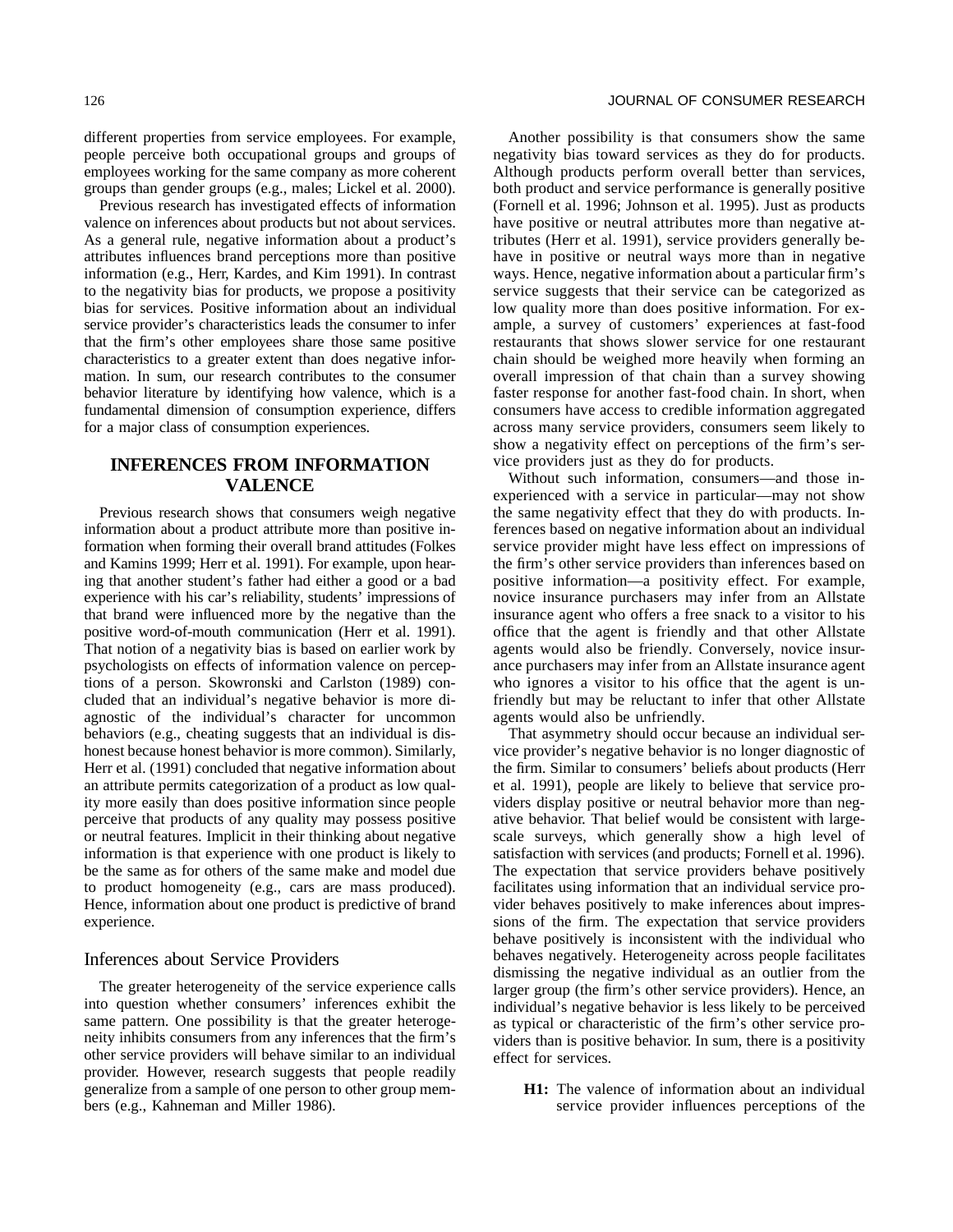firm differently. Information that an individual service provider has behaved positively is more likely to lead to inferences that the firm's other service providers will also behave positively than information that an individual service provider has behaved negatively leads to inferences that the firm's other service providers will also behave negatively.

## Overview of the Research Strategy

Four studies examined the effects of positive and negative impressions of individual service providers on perceptions of the firm's other service providers. The studies varied in method and in the amount of information about the individual service provider, the firm's other service providers, and the service in general (e.g., information about an individual insurance agent, the firm's other agents, and insurance agents in general). Study 1 manipulated information valence in a role-playing experiment. Subjects who had little firsthand experience with a particular type of service were given positive or negative information about an individual service provider's behavior and asked about their inferences about the firm. The second experiment also asked subjects to make judgments about the firm when the valence of the individual service provider's behavior varied. Additionally, subjects received information about service providers employed by other firms. Study 3 examined perceptions when participants had much more information about the service provider, the firm, and the service in general. We used a critical incident methodology to compare perceptions of typicality of individual service providers who behaved positively and negatively across many services and firms. Study 4 participants' information about individual service providers was drawn from nonlaboratory, face-to-face interactions and so was much richer than in the two laboratory experiments. We related perceptions of positively behaving service providers to other service providers in the firm for those with varying amounts of experience with that type of service.

## **STUDY 1**

Study 1 examined whether an individual service provider who behaves positively is perceived as more similar to the firm subgroup than an individual service provider who behaves negatively. We manipulated the valence of information about a service provider's behavior and about a service provider's trait for an unfamiliar service. The effect of the information valence was examined by comparing impressions of the individual to those of the firm's service providers.

As a control, we also compared those firm impressions to impressions of that same type of service provider across firms (i.e., the occupation). Studies of effects of informational valence on products have not investigated perceptions of the product class, only the brand. For example, in the Herr et al. (1991) car study mentioned earlier, effects of the information on perceptions of cars in general (the superordinate group) were not measured. If consumers have global beliefs that service providers behave positively more than negatively, then those expectations also are likely to influence perceptions of specific occupations. For example, even if students had never met an insurance agent, general expectations for service providers should lead students to expect positive behavior more than negative behavior from insurance agents. However, positive information about an individual service provider should influence perceptions of the firm's other service providers more than it influences perceptions of those in the occupation in general. A subgroup member (the individual service provider) by definition has more in common with the subgroup (the firm) than the superordinate group (the occupation). It also follows that if consumers do not use information about a subgroup member to make inferences about an unfamiliar subgroup, consumers will perceive the subgroup as similar to the superordinate group.

#### Method

The study manipulated information about the valence of behavior displayed by the individual (positive behavior vs. negative behavior) and expectancies about the valence of the individual's trait (positive expectancy, negative expectancy, no expectancy control) as between-subjects factors. The target of the trait rating was a within-subjects variable (individual service provider, firm subgroup, superordinate occupational group). Subjects were 181 undergraduates who participated for course credit. They completed one of six versions of a questionnaire.

*Independent Variables.* All subjects were asked to imagine they "need to purchase automobile insurance and are interested in purchasing it from a certain company. You decide to go to the most convenient office to look into that company's insurance." Our research assumes that consumers expect service encounters to be positive more than negative, just as they do for products. That general belief should make consumers particularly susceptible to a positivity bias when they lack firsthand experience on which to base their inferences.

Insurance agents were used as stimuli because pretests indicated students had little personal experience with them and so would have few exemplars to guide their inferences. Our subjects' limited experience with agents may not have been that positive. The auto insurance industry does not target young drivers because they are an unprofitable, highrisk market for insurance (Larson 1995). Additionally, the university is located in an urban area with high insurance rates. Hence, it is questionable whether a positivity bias in perceptions of a firm would emerge merely because consumers have a positive predisposition toward car insurance agents.

Products are conceived of in terms of concrete attributes whereas people are conceived of in terms of traits. To ma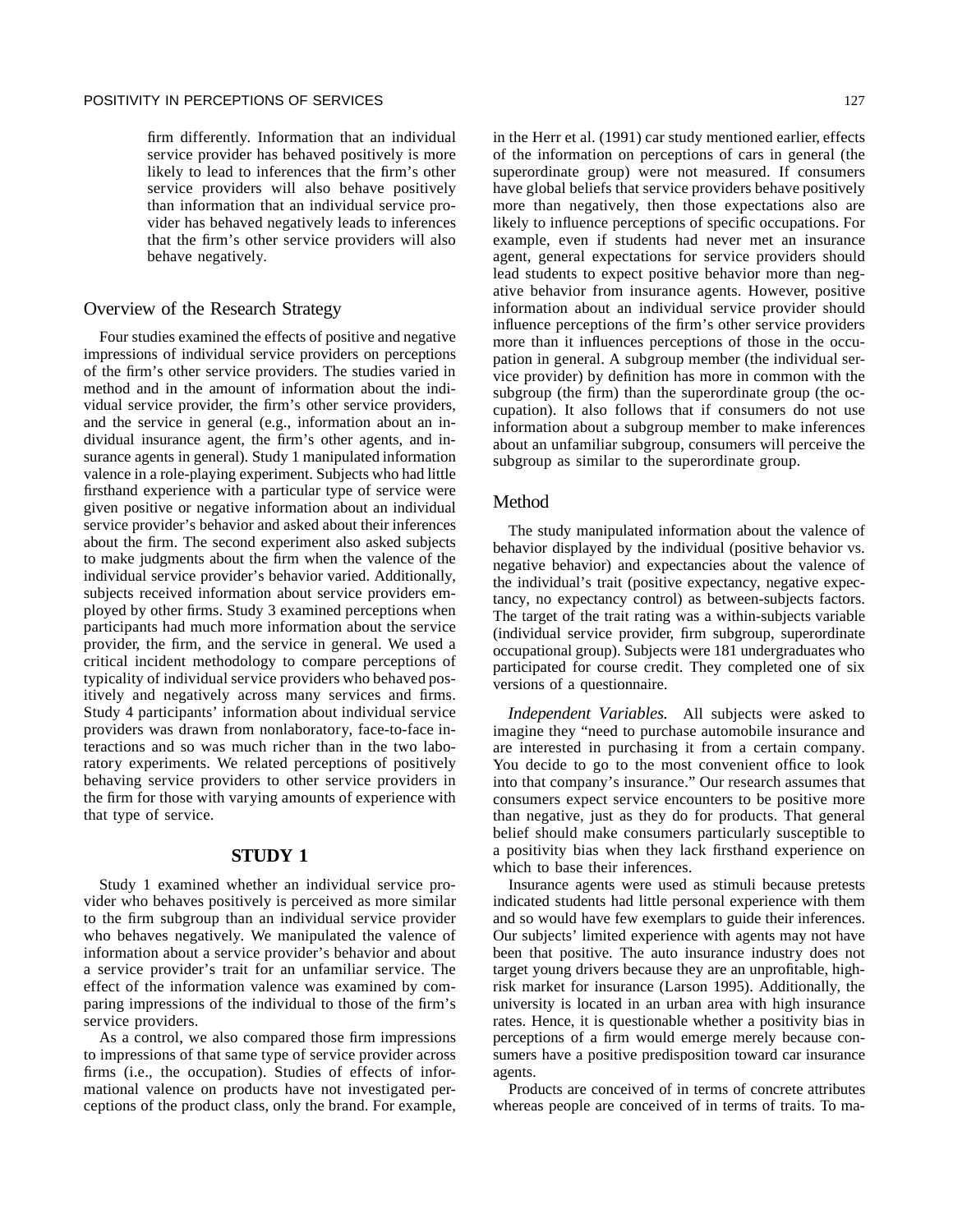nipulate trait valence, the scenario stated that a friend gave them information about the service provider before they went to the office. About a third of the subjects read that the friend told them the particular insurance agent in that office was friendly  $(n = 62)$ , about another third were told the agent was unfriendly  $(n = 59)$ , and the remainder were given no trait information as a control  $(n = 60)$ .

Friendliness was selected as the trait to be manipulated partly because pretesting indicated it is an important attribute for auto insurance agents, but not the most important attribute. Also, it is not subject to negativity biases in impressions of the individual (Trafimow and Trafimow 1999). Friendliness is "symmetrical with regard to how easily different trait expectancies are disconfirmed by behavior. For example, if someone believes a target to be friendly, occasional unfriendly behaviors are still tolerated. Similarly, an unfriendly person may be expected to act friendly at times" (p. 686). That symmetry in perceptions of friendliness was anticipated to facilitate detection of any biases in generalization to the firm subgroup.

Our theorizing depends on positive expectations about service providers more generally rather than specific stereotypes that agents are friendly. To examine student perceptions, we asked 31 students to write down the characteristics of automobile insurance agents. Only 10% of subjects (three) described auto insurance agents as friendly. Those results suggest that students do not have a strongly held stereotype that agents are friendly.

The behavior manipulation involved information about the individual agent's behavior on first encountering the customer. Subjects were told, "when you walk into the office, the agent is on the phone." The positively behaving agent "pauses in his conversation, smiles and makes a point to offer you a cup of coffee and a cookie"  $(n = 89)$ , whereas the negatively behaving agent "makes a point to turn his back to you and ignore you"  $(n = 92)$ .

*Manipulation Tests.* A pretest was conducted with a different group of 24 students to confirm that the service provider's actions (feeding vs. ignoring) were perceived as behavioral manifestations of the friendliness trait. Half the subjects were told to suppose they walked into the office of an insurance agent and encountered the positive behavior described in the main experiment. The other half read the scenario that described the negative behavior. Similar to Ybarra and Stephan (1996), all were asked, "Is this behavior consistent with being a friendly person?" and second, if it was "consistent with being an unfriendly person" (1 = not at all, 9 = definitely is; consistency index  $r = -.84$ ). Those exposed to the positive behavior perceived it as more consistent with being a friendly person than did those exposed to the negative behavior  $(M =$ 7.67 vs. 1.25, respectively,  $t(22) = 16.95$ ,  $p < .001$ ). Those exposed to the negative behavior perceived it as more consistent with being an unfriendly person than did those exposed to the positive behavior ( $M = 7.58$  vs. 2.42, respectively,  $t(22) = 7.34$ ,  $p < .001$ ).

A separate pretest was conducted with 26 students to

confirm that the behaviors were perceived as different in valence and similar in normativeness for an insurance agent. Half the subjects were exposed to each behavior. Subjects indicated whether the behavior was typical and was expected  $(1 = not at all, 9 = definitely is)$ . As intended, both the positive and negative behaviors were perceived as somewhat atypical ( $M = 4.23$  and 3.84, respectively,  $t(24) =$ .45, NS) and somewhat unexpected  $(M = 4.00$  and 3.36, respectively,  $t(24) = .76$ , NS). Subjects also indicated whether the behavior was a "good thing to do" and whether it was a "bad thing to do"  $(1 = not at all, 9 = extremely)$ . As intended, the positive behavior was considered a good behavior more than was the negative behavior ( $M = 7.69$ vs. 2.00, respectively,  $t(24) = 11.73$ ,  $p < .001$ ). The negative behavior was considered a bad behavior more than was the positive behavior ( $M = 7.08$  vs. 1.77, respectively,  $t(24) = -11.17, p < .001$ .

*Rating Scale Items.* Subjects in the main study responded to a series of items on nine-point scales. The first three items asked subjects to indicate the nature of their causal inferences for the agent's behavior. Results for those items are not reported here. Next, the subjects were to provide their "impression of the kind of person the agent is." They indicated on separate scales "is he a friendly/unfriendly person" (1 = not at all, 9 = definitely is). The two items were combined into a friendliness index  $(r = -.85)$ . A  $2 \times 2$  ANOVA of the ratings of the individual service provider's friendliness suggest that the manipulations had the intended effects (i.e., no negativity effect in perceptions of the individual agent). An interaction for perceptions of the individual agent would have suggested that negative information was weighed more heavily than positive information in forming impressions of the individual service provider. Instead, there was only a significant behavior main effect and a significant expectancy main effect,  $F(1, 175) =$ 220.17,  $p < .001$ , and  $F(2, 175) = 8.25$ ,  $p < .001$  (see table 1). Those results serve as a manipulation check. Additionally, subjects were asked to "think about what other agents who work for that company would be like" and rate whether they were friendly and unfriendly  $(r = -.74)$ , as well as whether automobile agents are friendly and unfriendly  $(r = -.72)$ .

#### Results

Hypothesis 1 was tested using subjects' friendliness ratings for the three target entities (individual service provider, the subgroup composed of the firm's other service providers, the superordinate group of those in the same occupation) as a within-subjects factor. A  $2 \times 3 \times 3$  ANOVA of the friendliness ratings revealed three significant main effects—for the behavior, the trait expectancy, and the target, respectively:  $F(1, 174) = 93.71$ ,  $p < .001$ ,  $F(1, 174) =$ 4.46,  $p < .001$ , and  $F(1, 174) = 8.62$ ,  $p < .001$ . There were also two interactions—a significant valence by target interaction and a trait expectancy by target interaction,  $F(1, 174) = 165.83, p < .001,$  and  $F(1, 170) = 11.21, p < .001$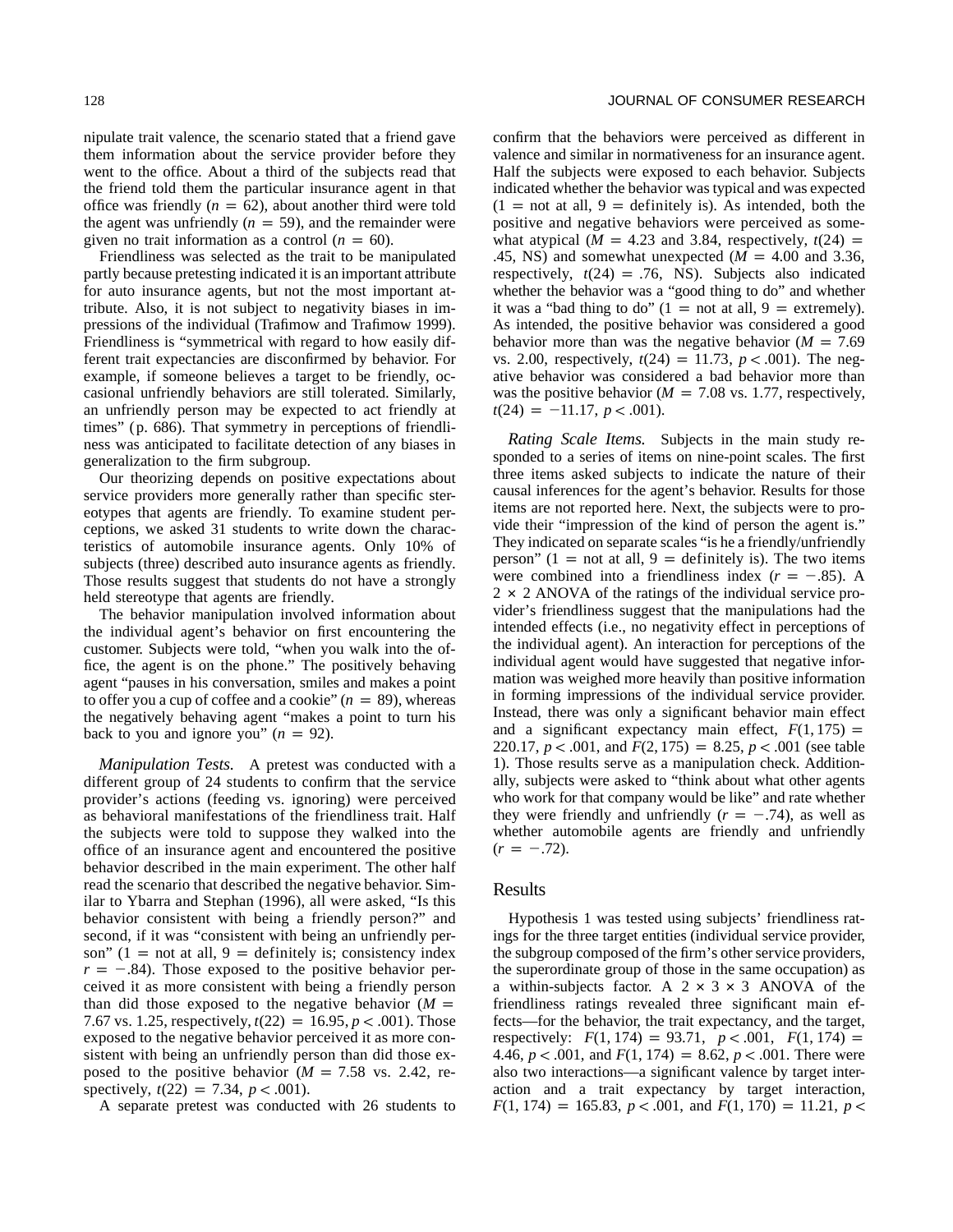|                     | Service provider | Firm subgroup | Occupational<br>superordinate | N  |
|---------------------|------------------|---------------|-------------------------------|----|
| Positive behavior   | $6.61^{1,a}$     | $6.05^{1,b}$  | $5.62^{\circ}$                | 89 |
| Positive expectancy | 7.00             | 6.05          | 5.63                          | 30 |
| No expectancy       | 6.97             | 6.32          | 5.90                          | 29 |
| Negative expectancy | 5.88             | 5.78          | 5.47                          | 30 |
| Negative behavior   | $3.56^{2,a}$     | $5.11^{2,b}$  | $5.32^{b}$                    | 92 |
| Positive expectancy | 3.91             | 5.16          | 5.45                          | 32 |
| No expectancy       | 3.65             | 5.28          | 5.17                          | 30 |
| Negative expectancy | 3.10             | 4.83          | 5.35                          | 30 |
| Positive expectancy | $5.42^3$         | 5.62          | 5.52                          | 62 |
| No expectancy       | 5.31             | 5.80          | 5.53                          | 59 |
| Negative expectancy | $4.47^{4,a}$     | $5.30^{b}$    | $5.41^{b}$                    | 60 |

**TABLE 1**

MEAN FRIENDLINESS RATINGS FOR EACH TARGET IN STUDY 1

NOTE.—Pairs of means with differently lettered superscripts in the same row are significantly different,  $p < 0.05$ . Pairs of means with superscripts 1 and 2 in the same column are significantly different,  $p < 0.05$ . Pairs of means with superscripts 3 and 4 in the same column are significantly different,  $p < 0.05$ .

.001. The two-way interactions support the positivity hypothesis. Information about the individual's behavior influenced friendliness ratings differently depending on the target of evaluation. Contrasts show that individuals who behaved negatively elicited more negative perceptions of the individual's friendliness than individuals who behaved positively (the manipulation check shown in table 1). As predicted, contrasts also show that information about a positively behaving individual lead to more positive evaluations of the firm subgroup than did information about a negatively behaving individual (table 1). A nonsignificant contrast indicates that differently valenced information about the individual did not influence perceptions of the occupation's friendliness. Hence, perceptions of the occupation's friendliness can serve as a baseline to compare valence effects on perceptions of the firm subgroup.

Comparisons within the positive behavior conditions reveal significant differences between perceptions of the individual's and the firm's friendliness and between the individual and the occupation's friendliness. The individual's positive behavior was sufficiently informative that it was perceived as indicating a friendlier agent than was true of others employed by the firm and was true of others in that occupation. Moreover, the firm was perceived as significantly friendlier than the occupation (table 1), supporting hypothesis 1.

A different pattern emerged when the agent behaved negatively. Comparing only within the negative behavior conditions, there were significant differences between the individual and the firm's friendliness and between the individual and the occupation's friendliness (the same pattern as for positive behaviors; see table 1). The individual's negative behavior was sufficiently informative that it was perceived as indicating a less friendly agent than was true of the occupation and the firm. However, perceptions of the firm and of others in the occupation did not differ, supporting hypothesis 1. That pattern suggests that the individual's negative behavior did not influence perceptions of the firm.

Information about the individual service provider's trait

(friendly vs. unfriendly) had less impact compared to information about the individual's behavior, making interpretation of the results more ambiguous. The trait expectancy by target interaction is consistent with the notion that information valence has asymmetric effects. As with the effect of negative behavior, information about the agent's negative trait influenced friendliness ratings differently depending on the target of evaluation (table 1). When the agent was an unfriendly person and behaved in a negative way, he was considered less friendly than others in the firm subgroup or others in the occupation. When expectancies about the individual service provider were positive, perceptions of each target did not differ.

*Differences in Neutrality toward the Firm.* Whereas the previous analysis uses perceptions of the occupation as a baseline to examine effects on firm perceptions, another way of testing for a positivity effect is to examine the extent to which the firm ratings differ from the midpoint. If we assume that the midpoint represents a neutral perception of friendliness or uncertainty about friendliness, then a positivity effect on perceptions of the firm's other employees should lead to a greater mean distance from the midpoint when the individual service provider's behavior is positive than when it is negative. To conduct this test, any negatively signed rating of the individual agent or the firm was changed to a positively signed rating.

A 2  $\times$  3  $\times$  2 ANOVA of those transformed friendliness ratings revealed a significant target main effect and, supporting hypothesis 1, a target by valence of behavior interaction,  $F(2, 175) = 62.29$ ,  $p < .001$ , and  $F(2, 175) = 4.92$ ,  $p < .05$ , respectively. Consistent with hypothesis 1, information about the individual's behavior influenced the firm's friendliness ratings differently ( $M = .68$  vs. 1.05, for negative and positive behavior, respectively,  $F(1, 179) = 5.93$ ,  $p < .01$ ). Individuals who behaved negatively elicited more neutral perceptions of the firm's friendliness than individuals who behaved positively. As intended, perceptions of the negatively and positively behaving individual service pro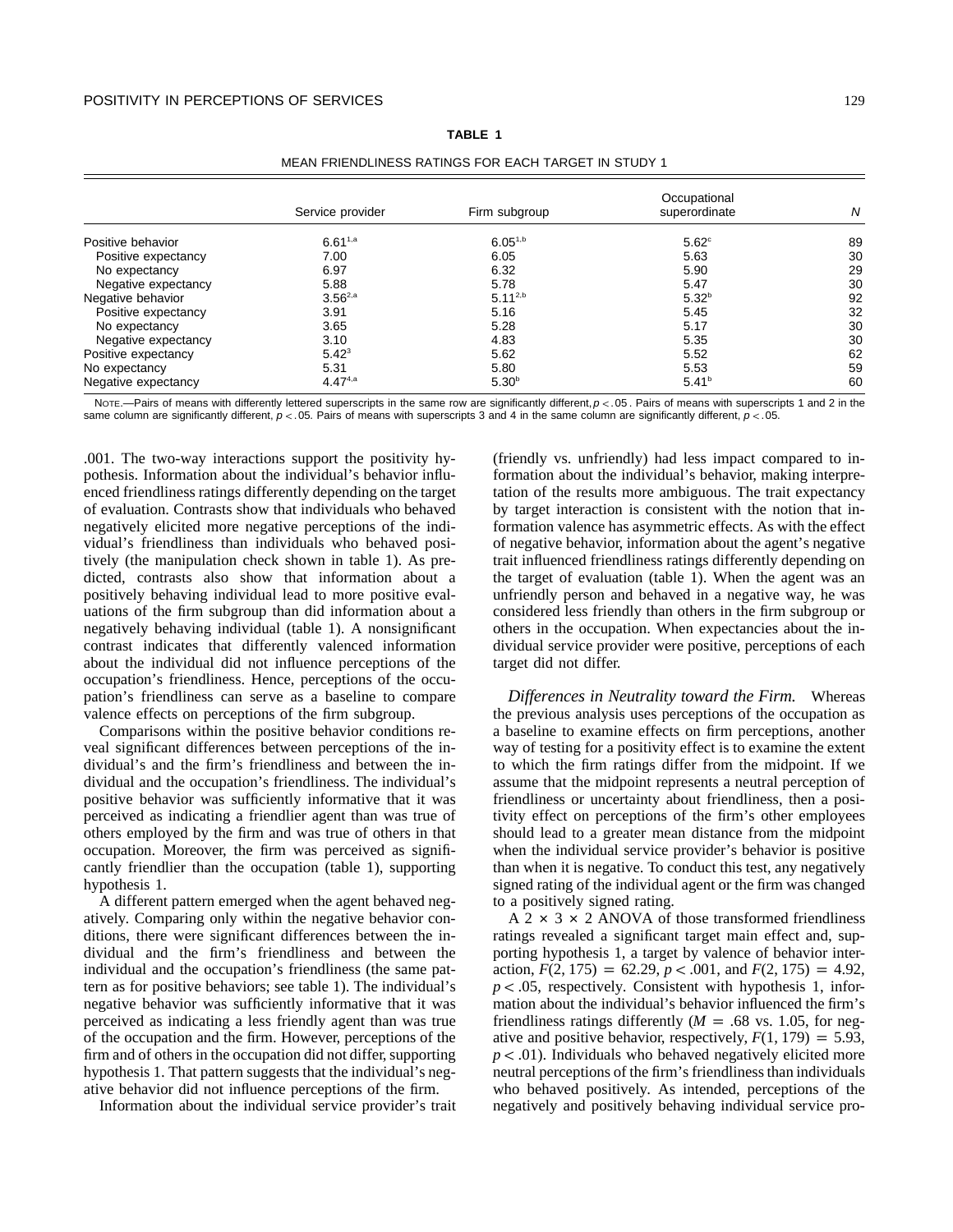viders did not differ in distance from the midpoint  $(M =$ 1.67 vs. 1.61, respectively, NS).

## Discussion

The overall results support a positivity effect. Subjects used positive information about the individual to make inferences about the firm subgroup more than they used negative information. Neither the trait information nor the behavior information given to subjects influenced perceptions of the superordinate occupational group. Regardless of whether information about the individual service provider was negative or positive, friendliness ratings of the occupation did not differ. Further, friendliness ratings of the firm differed from those of the occupation only when the individual behaved positively, not when the individual behaved negatively (table 1). Hence, the positively behaving individual elevated perceptions of the firm's friendliness, but the negatively behaving individual had no effect on the firm's friendliness.

The analysis of the neutrality of the ratings also suggests a positivity effect on perceptions of firms when given information about the individual service provider. Subjects appear to draw stronger inferences about the firm's other employees when the individual behaves positively than when the individual behaves negatively. Yet, their inferences about the individual service provider are similarly strong.

*Alternative Explanations.* There is no evidence of subtyping of the firm and the individual. Weber and Crocker (1983) propose that deviant members of stereotyped groups are subtyped. If we assume that subjects held the stereotype that insurance agents are friendly (despite the pretest evidence), the negative behavior would be perceived as counterstereotypical. Weber and Crocker maintain that such a counterstereotypical person should be relegated to an atypical subgroup. Yet, subjects did not generalize from the individual's negative behavior to the firm (the salient subgroup). Instead, the negative agent seems to be perceived as atypical. Another reason why subtyping seems an unlikely explanation is due to the sample's inexperience with the occupation; familiarity with the category precedes the creation of subtypes (Taylor 1981).

Another way of interpreting the results is in terms of occupational stereotype consistency. Assuming that subjects held a specific stereotype that auto insurance agents are friendly, subjects might not have generalized from the negative information because the unfriendly agent behaved in a manner inconsistent with that stereotype. Perhaps subjects merely inferred that the firm's other service providers would behave in the same way as other agents in the same occupation. If occupational stereotypes dominate the impressions of the firm when the individual behaved negatively, it seems reasonable to also expect them to dominate impressions of the firm when the individual behaved positively. Yet, ratings of the firm's friendliness are significantly higher than those of the occupational superordinate group when the individual behaved positively (table 1).

Extremity of the individual's behavior also can be ruled out as an explanation for the results. The positive and negative behaviors were both perceived as somewhat unexpected in the pretest. Additionally, subjects perceived the agent who behaved negatively to be as unfriendly a person in the trait ratings as the agent who behaved positively was considered friendly.

Another concern might be that asking about the firm before the occupation led to a stronger relationship between perceptions of the individual and the firm than between the individual and the occupation. However, when the individual behaved negatively, perceptions of the firm and occupation did not differ. Hence, that question order does not necessarily lead to greater similarity between individual and firm than between individual and occupation.

In sum, study 1 results suggest that consumers are more likely to generalize from positive than from negative information about the individual service provider to the firm's other service providers when they have little information about the firm and the occupation. Perhaps if they had some concrete information about other agents in the occupation, subjects' subgroup impressions would not have been influenced by positive information about the individual. A more direct test of the effect of information about the individual as opposed to information about the superordinate group on beliefs about the firm's agents would help to clarify effects of valence of the individual's behavior. Study 2 provides such a comparison.

## **STUDY 2**

Study 2 replicated the valence effect found in study 1 for consumers inexperienced with a service using different measures and a different method. We compared the effect of information about the individual service provider to information about others not employed by the firm. The information about others in the occupation made the performance of the individual service provider appear either better (more positive) or worse (more negative) than the others. Subjects could infer that those in the firm would behave similarly to an individual service provider or to others in the occupation. Expectations that service providers in general behave positively should influence inferences so that the valence of behavior affects subjects' predictions. Consumers should infer that the firm's other service employees will behave in the same way as a positively behaving individual to a greater extent than they will infer that other service employees will behave in the same way as a negatively behaving individual (hypothesis 1).

### Method

The design varied the agent's behavior (positive vs. negative) in a between-subjects design. Subjects were 57 undergraduates (21 males, 36 females) who completed a questionnaire asking about home insurance agents. Home insurance agents were selected as the service providers because of low familiarity with that service. Undergraduates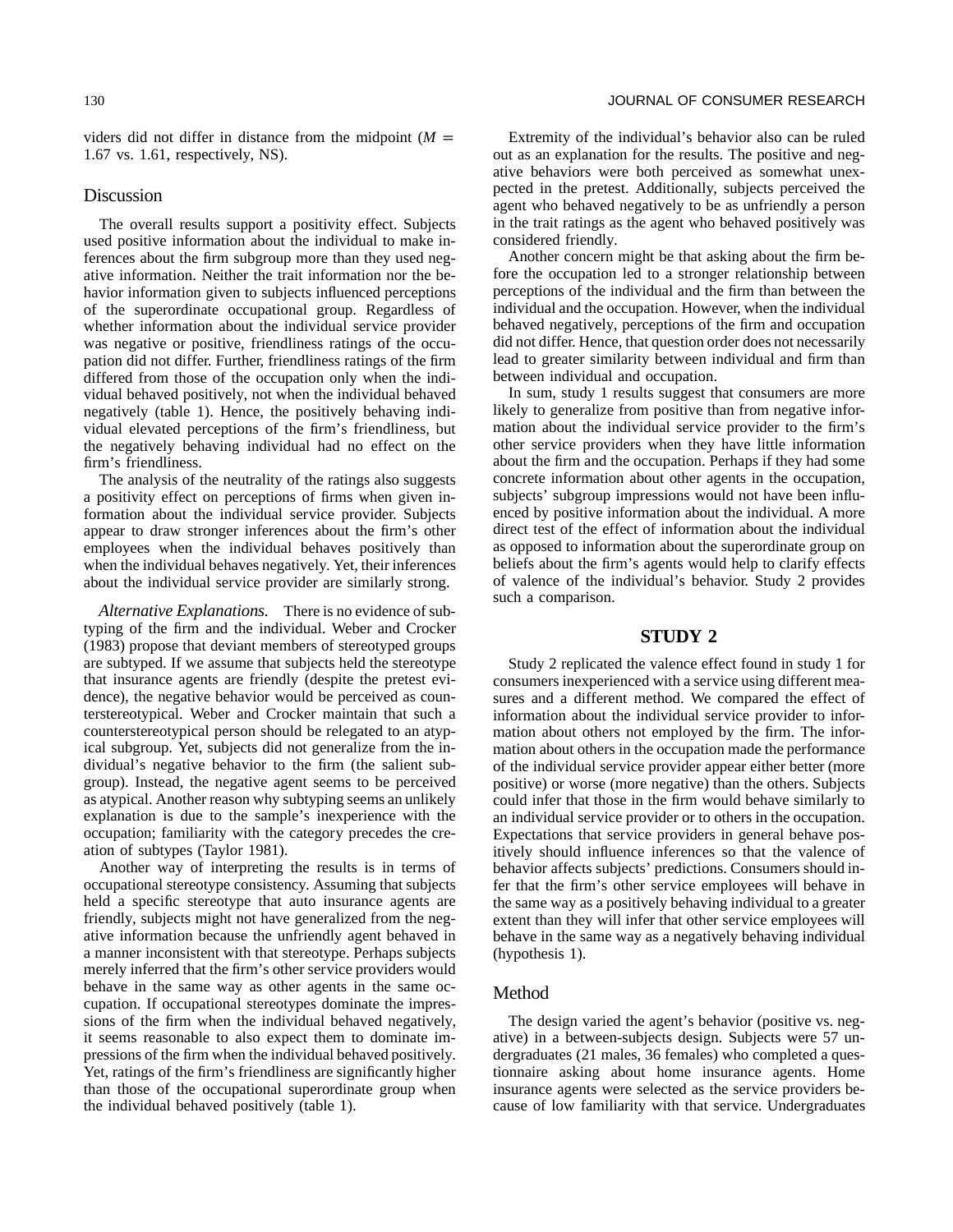are not the target market for home insurance and are unlikely to pay attention to information about that industry. As to norms about the specific service, a national survey of customer satisfaction across various industries found a level of satisfaction with property insurance slightly higher than the overall average for services (Fornell et al. 1996). Those findings suggest that American adults do not single out the home insurance industry as providing abnormally positive or negative experiences.

The questionnaire briefly described the home insurance industry and its employment of individual agents that provide customers with quotes for various types of house insurance. It noted "typically the customer has to obtain insurance before being able to close the deal on his/her new home. The agent calls the customer back after he or she has had some time to generate a quote." The questionnaire described the occupation in a way so that subjects would not assume that the company imposed uniform procedures and would not imply a uniform response time. They were told "each agent develops his or her own procedures for generating quotes. They have their own preferences for the databases to use to generate a quote."

Whereas study 1 examined generalizations about trait inferences based on the agent's behavior (i.e., friendliness), study 2 examined generalizations about the behavior itself (i.e., the responsiveness of the agent). The agent responded quickly or slowly to the customer's request for a quote. Research indicates that responsiveness is an important dimension on which service providers are evaluated (Parasuraman et al. 1985). However, subjects' lack of familiarity with the service made it unlikely that they would know the amount of time it takes for an agent to respond to a request for a quote.

In all conditions the agent's response time was the same (48 hours). Only the time of those agents employed by other companies differed; they were either 24 hours earlier (responded in 24 hours) or were 24 hours later (responded in 72 hours). Hence, the agent's behavior was more negative when other agents responded earlier  $(n = 29)$  and was more positive when other agents responded later  $(n = 28)$ . For example, in the negative behavior condition, "two of the agents responded with a quote in 24 hours (one day)," whereas in the positive behavior condition, "two of the agents responded with a quote in 72 hours (three days)." (Consistent with the notion that the positivity bias is more likely for inexperienced consumers, we gave information about only a few others in the occupation rather than giving norms.) Information about those two competing agents' response times preceded information about the third agent's response time.

Following the description of the agent's behavior, subjects were asked to estimate in hours how long it typically takes other home insurance agents who work for the same company to get back to customers with a quote. Then, as a manipulation check on valence, subjects were asked whether the individual agent's service was fast or slow  $(1 =$  slow,  $9 =$  fast). As expected, the response was considered faster when the other agents responded in 72 hours than when the other agents responded in 24 hours,  $M = 7.07$  vs. 3.96,  $F(1, 55) = 74.97$ ,  $p < .001$ . Additionally, subjects indicated their impression of the individual agent  $(1$  = negative,  $9 =$  positive). The impression was more positive when the agent responded earlier than the other agents than when the agent responded later than the others,  $M = 6.75$  vs. 5.07,  $F(1, 55) = 16.39, p < .001.$ 

#### Results

Analysis of variance was used to analyze the results. The primary measure of interest is the estimate of the response time of the firm's other agents. The results show a main effect for information about the other agents,  $F(1, 55) =$ 13.20,  $p < .001$ . When competing agents responded after the individual service provider, the firm's agents were predicted to respond later than when the competing agents responded earlier ( $M = 50.61$  vs. 38.24 hours). Hence, subjects' estimates for the firm subgroup were influenced by information about those in the occupation as well as by information about the individual agent.

Hypothesis 1 predicts that subjects' estimates for the firm will be closer to the individual agent's response time when the individual agent responded positively than negatively. To test the hypothesis, we calculated the absolute value of the difference between each subject's estimate and 48 hours (the individual agent's response time). An ANOVA was performed on that measure. Hypothesis 1 predicts that subjects will estimate a longer time (a time closer to others in the occupation) when the individual agent responds later rather than earlier. When the agent responds early (behaves positively), subjects should estimate a time similar to the individual agent. The results are consistent with hypothesis 1. The ANOVA reveals a significant effect for response time,  $F(1, 55) = 4.41$ ,  $p < .05$ . When the agent behaved positively (responded earlier), subjects' estimations for the firm's other agents were closer to the agent's time than when the agent behaved negatively (responded late). The mean absolute difference from 48 hours was 2.61 hours in the early condition compared to 9.76 hours in the late condition.

#### Discussion

Study 2 findings provide additional support for the positivity hypothesis (hypothesis 1). Subjects were asked to make inferences about the firm subgroup when given information about three individuals in the occupation. Subjects estimated that the firm subgroup would perform more similar to the individual agent when the agent behaved positively than when the agent behaved negatively. It appears that the slower individual agent was thought to be more of an outlier when subjects made inferences about the subgroup than was the quicker individual agent.

Alternatively, the two slower agents from other firms were perceived as outliers more than were the two quicker agents from other firms. Subjects did not ignore information about two agents employed by competing firms when those others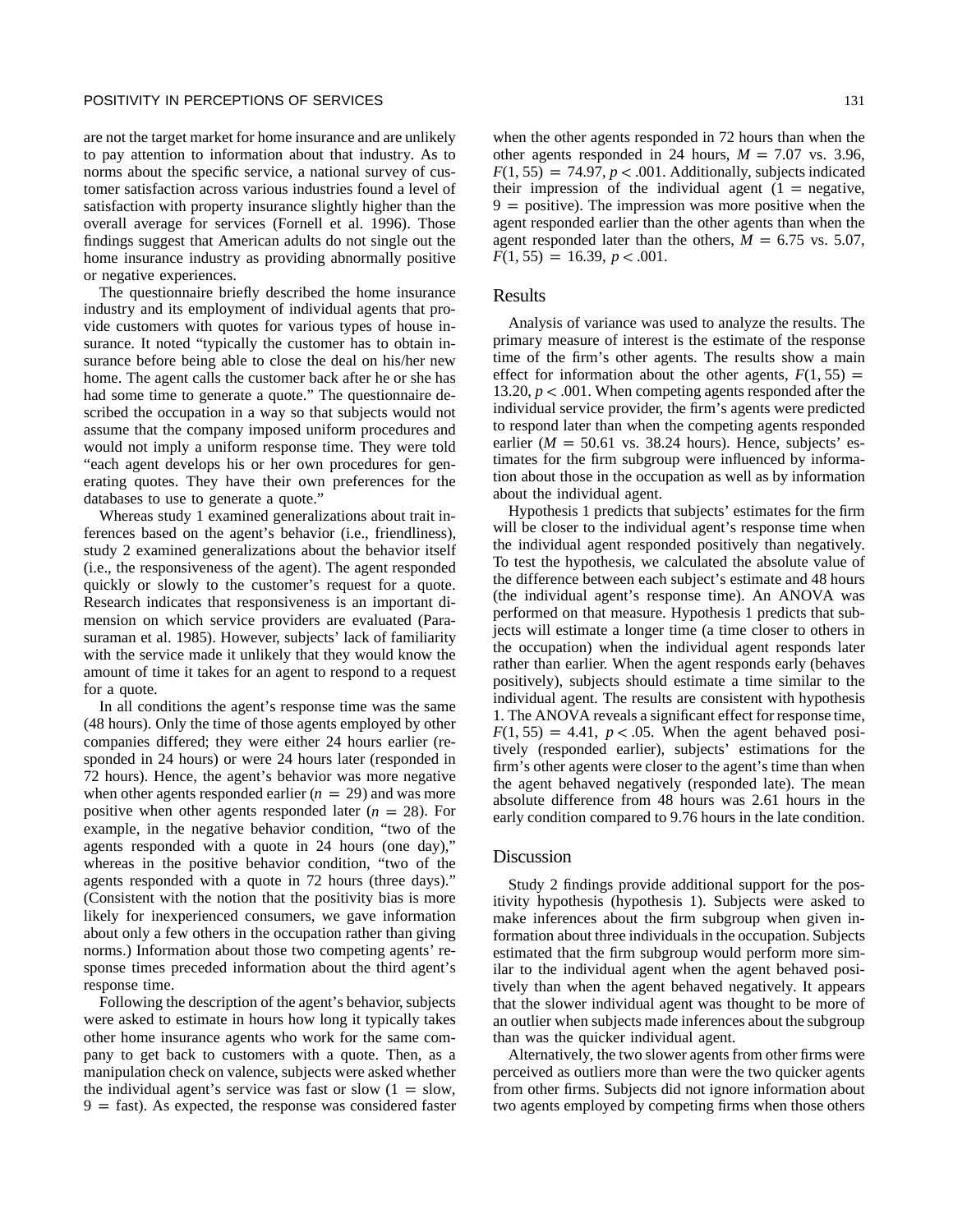behaved negatively (responded later) than when those others behaved positively (responded earlier). However, the results suggest that information about the individual service provider is considered more relevant to inferences about the firm than is information about other members of the occupation. Note that if subjects had evenhandedly used the information about the three service providers' response times to generate brand norms, the absolute difference in the response estimates from 48 hours should have been 16 hours. Yet, mean estimates were less than 10 hours. That finding suggests a general tendency for information about a single subgroup member to be more influential in inferences about the subgroup than is information about other superordinate group members, even when the superordinate members outnumbered the firm's agent. Perhaps less weight was given to the other two incidences because a firm's employees are a cohesive type of group (Lickel et al. 2000).

Finding the same positivity effects using different measures and different procedures from study 1 provides more confidence in the rationale for hypothesis 1. Order of question items cannot explain positivity effects in study 2 since the measure of interest was posed first. Further, study 2 shows that the positivity effect is not limited to subjectively assessed traits inferred from performance but extends to objective performance measures such as time. Nor is the effect limited to expectations about emotional display rules (e.g., expectations that the service provider should behave in a friendly manner; Ashforth and Humphrey 1993). Study 2 also gave information about others in the occupation, providing a more straightforward baseline against which the impression of the firm can be compared than in study 1. Finally, the judgment task used in study 2 suggests that the valence effect is not due just to egocentric biases in evaluations of firms. Study 1's role-play methodology may have reflected subjects' beliefs that they would not even approach a firm that would hire unfriendly agents. In study 2, subjects were not asked to role-play but were simply asked to make judgments about the firm.

In sum, study 1's results were replicated using a different methodology and different measures. Nevertheless, both experiments involved questionnaire descriptions of insurance service providers and provided little information to subjects. Greater confidence that consumers' positive evaluations of individual service providers are similar to their evaluation of the firm would be gained if the effects were found in a more ecologically valid setting and for other types of services. Those concerns are addressed in studies 3 and 4.

#### **STUDY 3**

Study 3 investigated whether individuals that provide poor service are perceived as less typical of the firm subgroup than are those who provide good service. Study 1 and study 2 suggest that consumers expect the firm's other agents to be more similar to the individual service provider who behaves positively than the individual service provider who behaves negatively. The assumption is that a service provider who behaves positively will be seen as more typical of the firm subgroup than will a service provider who behaves negatively because service encounters in general are positive more than they are negative (Fornell et al. 1996; Johnson et al. 1995).

Study 3 used a critical incident methodology to compare the extent to which actual individual service providers who behaved positively and individual service providers who behaved negatively are perceived as typical of the firm subgroup. Whereas studies 1 and 2 minimized the amount of experience subjects had with the service, study 3 examined typicality perceptions regardless of experience. Consumers' beliefs that positive service encounters are more common than negative encounters can arise from three sources: general perceptions of services, beliefs specific to a firm, and beliefs specific to an occupation. Studies 1 and 2 suggest that the valence of information about an individual service provider influences perceptions of the firm when consumers have no firm-specific beliefs and have little or no experience with the occupation. As a consumer gains experience with a particular service, global beliefs about service providers can be supplanted with more specific norms about the firm and the occupation. Those beliefs may vary across firms and across occupations. For example, an airline passenger might learn from experience that one airline is friendlier than other airlines and so might consider an unfriendly flight attendant employed by that airline to be an outlier on the basis of those firm-specific norms. In contrast, the passenger might encounter employees at another airline that are consistently unfriendly and might then perceive that firm's friendly flight attendant as an outlier. Hence, the positivity effect may be stronger for consumers with less experience with the occupation than for those with more experience.

**H2:** Perceptions that the individual service provider who behaves positively is more typical of the firm's other service providers than are those who behave negatively are stronger for consumers who have experience with the occupation than for those with less experience.

#### Method

A questionnaire asking about good and bad experiences with services was given to 44 undergraduates as part of a course requirement. The design was within-subjects, with the order of service experience counterbalanced (about half the students described first a positive experience and then a negative experience, and the remaining students responded in the reverse order). Participants were asked to "try to recall the most recent occasion when a person provided you with service that was not extremely good/bad, but was just somewhat good/bad." (Incidents involving individuals providing extreme levels of service were precluded because, by definition, those service providers should be perceived as atypical.)

As a manipulation check, subjects were asked to indi-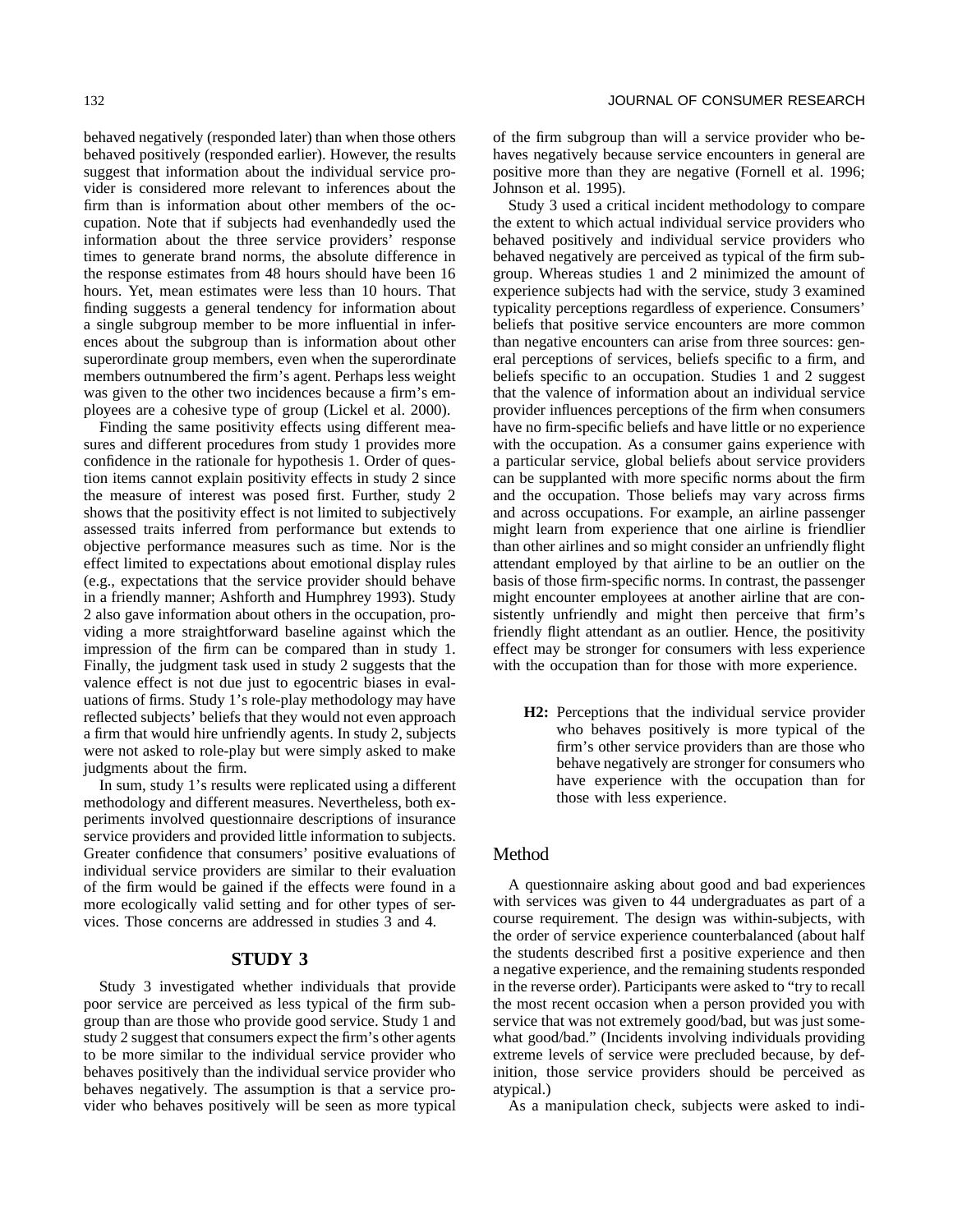cate, "did you have a positive or negative impression of the individual service provider" on a nine-point scale  $(1$  = extremely negative, 9 = extremely positive). A within-subjects ANOVA showed that the somewhat positive individual was rated somewhat positively  $(M =$ 6.25) and the somewhat negative individual was rated somewhat negatively  $(M = 3.41)$ ,  $F(1, 43) = 40.20$ ,  $p <$ .001. Participants were asked if the "person who provided the service was typical of other people in that same company or organization," and if the "service was typical of the kind of service you would have received from other people employed by that same company or organization"  $(1 =$  definitely not typical,  $9 =$  definitely typical). The two measures were combined into a subgroup typicality measure  $(r = .90$  for the positive condition and .95 for the negative condition). They were also asked to describe the service (e.g., subjects mentioned restaurants, hairstylists, car repairs, travel services). Then, they were asked, "how much experience have you had with this type of service"  $(1 = \text{almost none}, 9 = \text{a great deal}; M = 6.5$  for positive and 5.9 for negative,  $F(1, 43) = 2.00, p < .20$ . They were also asked whether they had prior experience with the particular firm (no, yes, don't remember). For both conditions, about half of the subjects had not used the firm previously (46% in the negative condition and 48% in the positive condition). They were also asked, "how hard was it to think of that service experience"  $(1 =$  extremely easy,  $9$  = extremely difficult). The means indicate that both incidents were easy to think of  $(M = 3.86$  for positive and 3.57 for negative). The majority of incidents (85%) happened within the past three months.

#### Results and Discussion

The results support the notion that valence influences perceived typicality, consistent with hypothesis 1. An analysis of covariance was conducted with the perceived typicality of each firm as a within-subjects variable and experience with each occupation as covariates. There was a main effect for valence,  $F(1, 36) = 4.55$ ,  $p < .05$ , indicating that a positively behaving service provider was perceived as more typical of the firm than a negatively behaving service provider ( $M = 5.59$  vs. 4.45). Further, experience with the occupation when the individual behaved positively was a significant covariate,  $F(1, 36) = 3.87$ ,  $p < .06$ . However, other analyses do not support the notion that experience moderates the positivity effect. A regression shows that experience with the occupation when the encounter was positive does not significantly predict typicality in the positive condition, nor does experience with the occupation when the encounter was negative. Experience with the particular firm did not influence typicality, either.

It is unclear why experience does not seem to moderate typicality, but it may be partly due to the degree of methodological control in this more naturalistic study. For example, subjects' estimates of their experience with a service may vary depending on how broadly they define the service (e.g., experience with a type of physician specialist could be limited, whereas experience with physicians in general is more extensive). Study 3 measures make it difficult to identify subjects that have both little experience with the firm and little experience across other firms. That particular group should be most susceptible to the positivity bias compared to subjects who have a great deal of experience with both the firm and the occupation.

In sum, the positivity effect was found across many types of real life service experiences. Not surprisingly, increases in ecological validity with the critical incident methodology are accompanied by decreased methodological control, as compared to the two laboratory experiments. The effect of experience with the firm is not clear-cut. Additionally, studies 1, 2, and 3 do not indicate the potential strength of the associations between perceptions of the positively behaving service provider's traits and trait perceptions of the firm's other service providers in a naturalistic context. Study 4 provides evidence from actual service encounters for consumers with varying levels of firsthand experience, but controlled for the type of service.

### **STUDY 4**

Study 4 examined the extent to which consumers' positive experiences with an individual service provider are related to impressions of the brand subgroup in a naturalistic setting. Experiments 1 and 2 provide considerable control over variables but in somewhat artificial contexts. Although the results indicate a strong relationship between perceptions of the individual's traits and those of the firm's other service providers, greater confidence that positive information does indeed have such an effect would be gained from a more naturalistic design. If perceptions of the individual's traits and other service providers employed by the firm are not highly related in a real-world setting, then the effect of a positive experience with the individual on firm perceptions may be trivial.

Effects of positive versus negative impressions of the individual were not compared in study 4. Instead, the study aimed to identify limitations on the extent of perceived similarity between a positively behaving service provider and the firm's other service providers. Hence we tested only one aspect of hypothesis 2—that experience moderates the impact of positive perceptions of an individual service provider on the firm. When consumers have experience across many service providers in an occupation, they seem less likely to rely on general beliefs about the valence of service providers' behaviors to guide their inferences about the firm.

#### Method

Participants were 60 car rental customers recruited in the departure areas of Los Angeles International airport (prior to 9/11/01). The questionnaire administrator preselected individuals who appeared to be 25–35 years of age. Younger drivers were sought because they were more likely to lack experience renting cars. The administrator screened participants by asking whether they had rented a car during their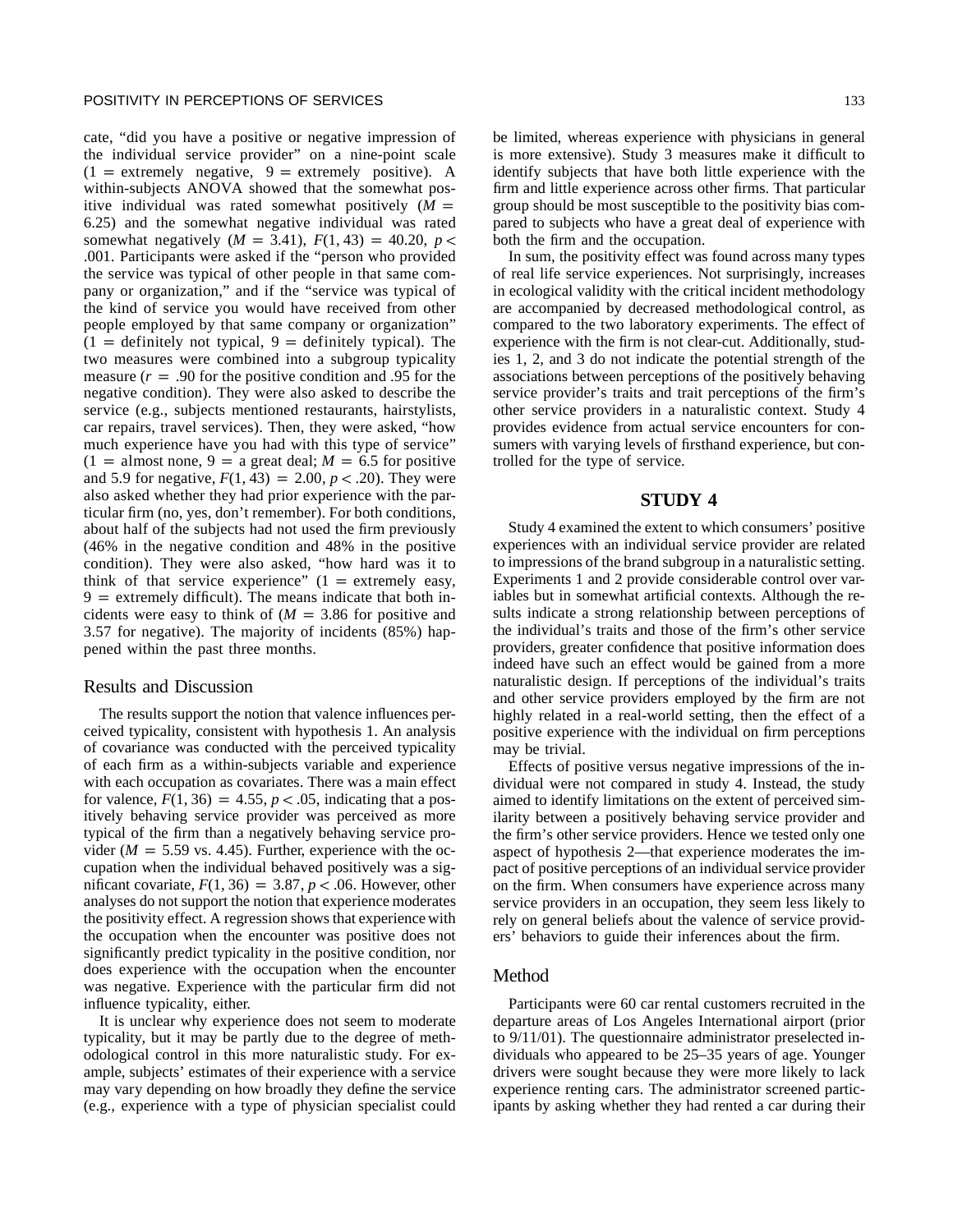trip. Those who had rented a car were given a questionnaire asking about the individual service provider at the counter who had handled the rental.

Impressions of car rental counter employees were examined to minimize memory biases by questioning consumers shortly after their interaction with the service provider. Further, stereotypes of that particular occupation were likely to be nonexistent or weak compared to other occupations (e.g., physicians). Also, the many brands of rental services diminishes the effect of any single brand on the results. Finally, car renters at a large airport are unlikely to have encountered the same service provider previously and are unlikely to expect to encounter the same person again. Hence, more experience with renting a car increases the number of different service providers encountered rather than increasing exposure to the same individual.

The participants were asked which brand of car rental they chose, the brands used previously, and the number of times they previously rented a car. Of the 60 renters, 42%  $(n = 25)$  reported having rented a car less than four times (inexperienced), and 58% ( $n = 35$ ) reported having rented a car four or more times. The sample was then reduced to provide a more clear-cut test of the effect of having one experience with the brand and little with other brands compared to having several experiences with the brand as well as with other brands. Those who had rented a car from that particular company only once and had rented a car less than four times were considered inexperienced  $(n = 13)$ . In contrast, the experienced subjects rented a car from the company four or more times, as well as renting from other companies  $(n = 19)$ . Hence, we deleted subjects who repeatedly rented solely from one firm. Those brand-loyal renters probably have strong positive beliefs about the firm that might enhance their impressions of the individual service provider. That sort of positivity effect is not the focus of our research.

All renters responded to an open-ended question asking them to describe "when you were at the car rental location and the customer service representative at the counter helped you." Participants then indicated whether their impression of the service provider was positive or negative  $(1 =$ very negative,  $7 = \text{very positive}$ . (Only four renters gave the service provider a rating below the midpoint, precluding a comparison of generalizations from positive vs. negative impressions of the individual.) They reported the efficiency of the individual service provider on two separate scales ("is he an efficient/inefficient person";  $1 = \text{not at all}$ ,  $7 =$  definitely is). The two items were combined into an efficiency index  $(r = -.91, n = 32)$ . (Interviews with car rental personnel indicated that efficiency was an important trait on which car renters evaluated counter personnel.) To assess impressions of the firm subgroup, the renters were then asked, "if you were to use that same brand of car rental in the future, what do you think other service representatives that work at the counter of the same car rental company would be like?" followed by the same two rating scales  $(r = -.79)$ . They were also asked about the occupation's efficiency ( $r = -.56$ ).

### Results and Discussion

The results for the trait ratings are consistent with the notion that inferences about an individual service provider's positive traits are similar to inferences about the subgroup's positive traits. A paired-sample *t*-test indicates that the mean difference between the ratings was not significant  $(M =$ 4.59 vs. 4.67,  $n = 32$ ), respectively. Regressions were used to test hypothesis 2, with an interaction between amount of experience and perceptions of the individual agent predicted to influence perceptions of the firm. A regression shows that perceptions of the individual service provider's efficiency, the subject's experience renting cars, and the interaction of the individual's efficiency and the subject's experience were predictors of perceptions of the firm's efficiency ( $\beta = .19$ ,  $t = 3.66, p < .001; \beta = -1.18, t = -12.67, p < .001;$  and  $\beta = 1.69, t = 17.5, p < .001$ , respectively;  $R^2 = .94$ ). Simple effects tests confirm that inexperienced users' impressions of the individual significantly predicted perceptions of the firm subgroup ( $\beta$  = .94,  $t$  = 9.30,  $p < .001$ ,  $R^2$  = .89) but did not predict the experienced users' impressions  $(\beta = -.01, t = -.04, NS)$ . Those results support the part of hypothesis 2 dealing with positive behaviors.

Despite the pattern of results that, at a minimum, suggests more commonality between individual and firm perceptions for inexperienced than for experienced consumers, the survey methodology has drawbacks that are commonly associated with increased ecological validity. Most important, the direction of causality is uncertain. An alternative explanation for the results is that subjects thought that all counter personnel were similarly efficient across firms and so perceived individual service providers and firms the same. If so, subjects' occupation ratings should influence their firm ratings. A regression shows that perceptions of the occupation's efficiency did influence experienced customers' perceptions of the firm subgroup's efficiency ( $\beta = .45$ ,  $t = 2.10, p < .05, R^2 = .25$ . They seemed to have learned from experience that firms are similarly efficient. Occupation did not predict the inexperienced users' impressions of the firm subgroup ( $\beta = .16$ ,  $t = -.53$ , NS), consistent with hypothesis 2.

#### **GENERAL DISCUSSION**

The four studies presented here provide converging evidence for a positivity bias in inferences from a single service provider to the firm's other service providers. The positivity effect was supported using multiple methods and multiple measures (trait perceptions, time estimations, typicality judgments). Further, the studies varied the amount of information about the individual service provider, the firm subgroup, and others in the same occupation. The first two experiments provide more confident assertions about causality, whereas the more naturalistic studies offer less control but provide more assurance about ecological validity.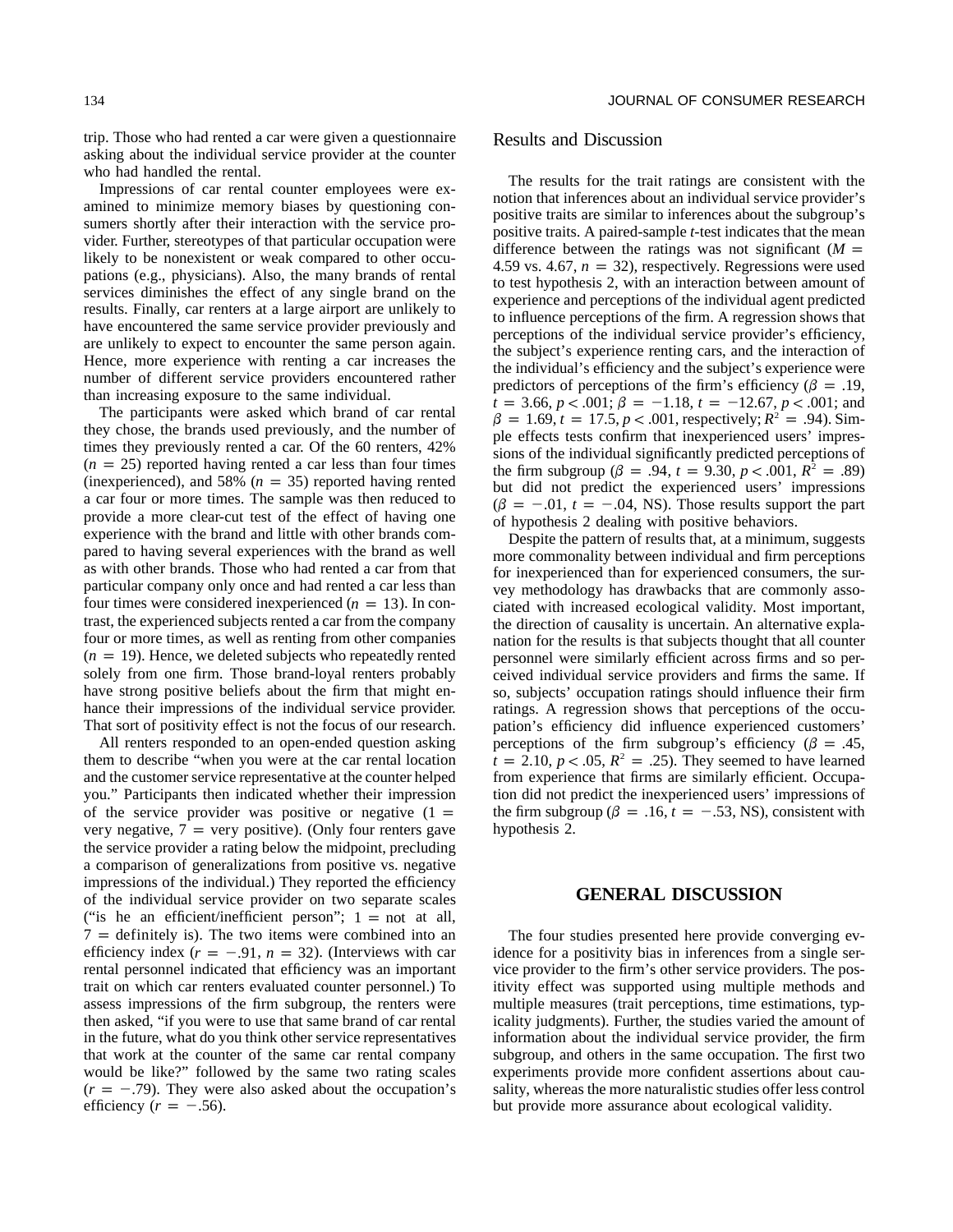#### Service versus Product Valence Biases

Those studies identify a heretofore undetected difference between consumers' perceptions of products and services. The difference may arise from a widely acknowledged distinction between products and services—the degree of heterogeneity. Although heterogeneity is often emphasized as a distinguishing characteristic of services, its theoretical implications for consumers' perceptions have rarely been pursued. Our research shows that investigating such basic differences between products and services can inform consumer theories.

Examining effects of valence on perceptions of services illustrates how research on services can clarify the nature of the negativity bias in product judgments. We can distinguish between two types of negativity biases, a distinction applicable to products also. Our research investigates a positivity bias as a consequence of an individual service experience. The negativity bias for a product attribute refers to the tendency to evaluate the individual product more negatively when one of its attributes is negative. Herr et al. (1991) focused on that bias and found a negativity effect when consumers have aggregate information (e.g., from *Consumer Reports*) as well as when consumers have information from past experience. Their research also suggests a negativity bias for information about a single product experience. Information about an individual's product experience influences the overall brand evaluation more when it is negative than positive (Herr et al. 1991; Mizerski 1982). Negativity biases for product attributes and for product experiences have been tested only with mass-produced products that are likely to be perceived as homogenous. Hence, the distinction between product attribute and product experience negativity biases may have seemed superfluous.

The extent of perceived similarity between a single product with others of the same make and model is difficult to assess from prior studies. Some consumers may ignore a negatively performing, mass-produced product as a lemon, but there is little empirical evidence of that because subjects' evaluations of individual products are not compared to subjects' evaluations of the brand in a within-subjects design. Further, a negativity bias for product experiences is dependent on a negativity bias for product attributes.

Although heterogeneity can account for the different effect of valence for products and services, products can sometimes be heterogeneous and services homogenous. In fact, experts often urge marketing managers to reduce service heterogeneity by standardizing service encounters so that consumers' expectations can be more easily met. Success in doing so should have the undesirable effect for marketers of reducing the positivity effect. On the other hand, if heterogeneity accounts for valence differences between products and services, then the negativity effect for products may not occur for products that are more heterogeneous. Products and services may be a rather gross distinction that ignores the underlying heterogeneity dimension along which types of products and services can be ordered.

#### Bounds of the Service Positivity Effect

In addition to experience, other factors may decrease the extent of the service positivity effect. As noted previously, we have examined a positivity bias for experiences with services and in doing so, attempted to minimize valence biases for traits. Skowronski and Carlston (1989) have suggested that traits differ in the extent to which they are subject to valence biases. For example, honesty/dishonesty has negative valence effects for individuals, whereas friendliness/ unfriendliness has no valence effects (Trafimow and Trafimow 1999). Positivity effects in firm judgments may be difficult to detect when there are trait valence effects. That difficulty is illustrated in a survey of consumers with a great deal of experience that showed a positivity effect for one type of behavior and a negativity effect for another in overall evaluations of the service (Sirdeshmukh, Singh, and Sabol 2002).

Furthermore, the negativity and positivity biases of interest here are biases in judgment rather than in other processes. Negative behavior attracts more attention, is better encoded, and is more easily recalled (e.g., Folkes 1988; Ybarra and Stephan 1996). The methodologies used in studies 1 and 2 may have minimized those attention and recall effects. Subjects were directed to read material and indicated their responses to it shortly afterward. Consumers may more often make generalizations well after a specific transaction (e.g., when they need to make a repurchase decision, when they are asked for a recommendation). On the other hand, a positivity effect was also found in study 3, which used a more naturalistic methodology.

Study 1 and study 2 reduced the potential effects of service coproduction and customization, an important element distinguishing services (Johnson et al. 1995). In most service interactions, the customer's perceptions of the service provider influence the customer's behavior, which influences the service provider's behavior toward the customer. Those reciprocal effects are noteworthy because an individual will mimic the behavior of another automatically and without awareness of doing so (Chartrand and Bargh 1999). Hostile behavior may elicit hostile behavior. On the other hand, service providers may behave more amiably when they perceive a problem. Future research should determine whether the asymmetric biases observed here are magnified or diminished by service coproduction processes.

The effect of firsthand experience on the positivity effect requires additional research. When the consumer holds beliefs about the firm subgroup or the superordinate group that are more firmly established, different effects may emerge from those observed here. Perceivers who hold strong beliefs about the occupational group's traits may place a deviant service provider into a subgroup (Hamilton and Rose 1980; Weber and Crocker 1983). The subtyping and stereotyping literatures seem to offer rich insights into perceptions of services.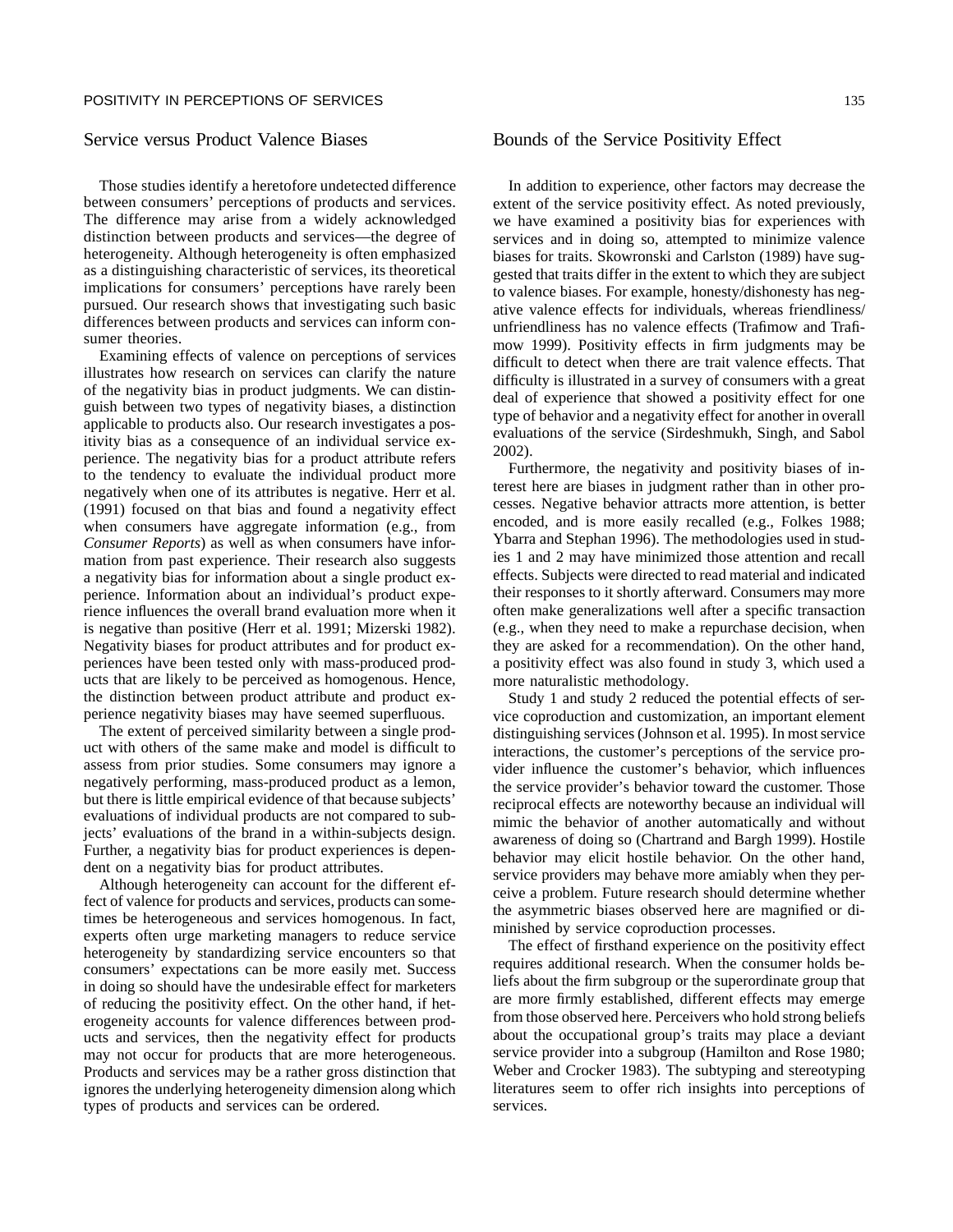### Methodological Issues

Our multimethod approach has advantages, but a disadvantage is that different occupations were examined, making comparisons difficult. Some service subgroups may be more or less coherent, perhaps influencing consumers' inferences. However, since our research found a positivity effect for insurance occupations that seem less coherent than many other services, the positivity effect would seem to be fairly robust. For example, insurance agents are geographically dispersed and act fairly independently, which should decrease perceptions of group coherence.

An additional caution is that marketers may perceive services more broadly than do consumers. Consumers' perceptions provide the basis for the positivity effect. For example, marketers might consider prison guards a service group, but consumers seem more likely to perceive them as part of a governmental function. Hence, it is not surprising that different patterns of inference (inferences from both positive and negative information about the individual) have been found in judgments of prison guards (Hamill et al. 1980). A low expectation of positive behavior from government employees is consistent with lower customer satisfaction with U.S. government services than with other services (Fornell et al. 1996).

Finally, future research needs to establish more precisely the cognitive processes that lead to the positivity effect. If consumers have broad expectations that products have good attributes more than bad (Herr et al. 1991), it seems reasonable that they have similar broad expectations for service providers. However, management theorists have suggested that consumers have specific beliefs about the behaviors service providers exhibit toward customers. "The service encounter is fundamentally a social encounter and . . . customers tend to share fairly clear expectations about what constitutes 'good' service" (p. 90; Ashforth and Humphrey 1993). The dimensions identified by Parasuraman et al. (1985) suggest the kinds of behaviors expected of that role (e.g., responsiveness, credibility). Hence, products and services may also differ on the specificity of consumer expectations.

Further, conceptualizing services as one type of social encounter rather than as a different type of product places a greater emphasis on properties of interpersonal relationships, such as intentionality, emotions, and power. Good service might be expected because consumers make attributions that service employees are subject to the firm's control over their actions, whether directly or through a culture that permeates employees' values. People's attributions about bad service might be restricted to the individual because firms do not intend that employees behave in a negative way toward customers. Hence, consumers' schemas about service providers may go beyond mere valence, with their inferences drawing on their naive theories about firms.

[*David Glen Mick served as editor and Michael D. Johnson served as associate editor for this article.*]

#### 136 JOURNAL OF CONSUMER RESEARCH

**REFERENCES**

- Ashforth, Blake E. and Ronald Humphrey (1993), "Emotional Labor in Service Roles: The Influence of Identity," *Academy of Management Review*, 18 (1), 88–104.
- Chartrand, Tanya L. and John A. Bargh (1999), "The Chameleon Effect: The Perception-Behavior Link and Social Interaction," *Journal of Personality and Social Psychology*, 76 (June), 893–910.
- Folkes, Valerie S. (1988), "The Availability Heuristic and Perceived Risk," *Journal of Consumer Research*, 15 (June), 13–23.
- Folkes, Valerie S. and Michael A. Kamins (1999), "Effects of Information about Firms' Ethical and Unethical Actions on Consumers' Attitudes," *Journal of Consumer Psychology*, 8 (3), 243–259.
- Fornell, Claes, Michael D. Johnson, Eugene W. Anderson, Jaesung Cha, and Barbara Bryant (1996), "The American Customer Satisfaction Index: Nature Purpose and Findings," *Journal of Marketing*, 60 (January), 7–18.
- Hamill, Ruth, Timothy D. Wilson, and Richard E. Nisbett (1980), "Insensitivity to Sample Bias: Generalizing from Atypical Cases," *Journal of Personality and Social Psychology*, 39 (October), 578–589.
- Hamilton, David. L. and Terrence L. Rose (1980), "Illusory Correlation and the Maintenance of Stereotypic Beliefs," *Journal of Personality and Social Psychology*, 5 (November), 832–845.
- Herr, Paul M., Frank Kardes, and John Kim (1991), "Effects of Word-of-Mouth and Product-Attribute Information on Persuasion: An Accessibility-Diagnosticity Perspective," *Journal of Consumer Research*, 17 (March), 454–462.
- Johnson, Michael D., Eugene W. Anderson, and Claes Fornell (1995), "Rational and Adaptive Performance Expectations in a Customer Satisfaction Framework," *Journal of Consumer Research*, 21 (March), 695–708.
	- Johnson, Michael D. and Lars Nilsson (2003), "The Importance of Reliability and Customization from Goods to Services," *Quality Management Journal*, 10 (1), 8–19.
- Kahneman, Daniel and Dale Miller (1986), "Norm Theory: Comparing Reality to Its Alternatives," *Psychological Review*, 93 (2), 136–153.
	- Langeard, Eric, John Bateson, Christopher H. Lovelock, and Pierre Eigler (1981), *Marketing of Services: New Insights from Consumers and Managers*, Report No. 81-104. Cambridge, MA: Marketing Science Institute.
	- Larson, Jan (1995), "Insurance at Risk," *American Demographics*, 18 (October), 52–57.
- Lickel, Brian, David Hamilton, Grazyna Wieczorkowska, Amy Lewis, Steven Sherman, and A. Neville Uhles (2000), "Varieties of Groups and the Perception of Group Entitativity," *Journal of Personality and Social Psychology*, 78 (February), 223–246.
- Mizerski, Richard (1982), "An Attribution Explanation of the Disproportionate Influence of Unfavorable Information," *Journal of Consumer Research*, 9 (December), 301–310.
- Parasuraman, A., Valarie A. Zeithaml, and Leonard L. Berry (1985), "A Conceptual Model of Service Quality and Its Implications for Future Research," *Journal of Marketing,* 49 (Fall) 41–50.
	- Shugan, Steven M. (1994), "Explanations for the Growth of Services," in *Service Quality: New Directions in Theory and*